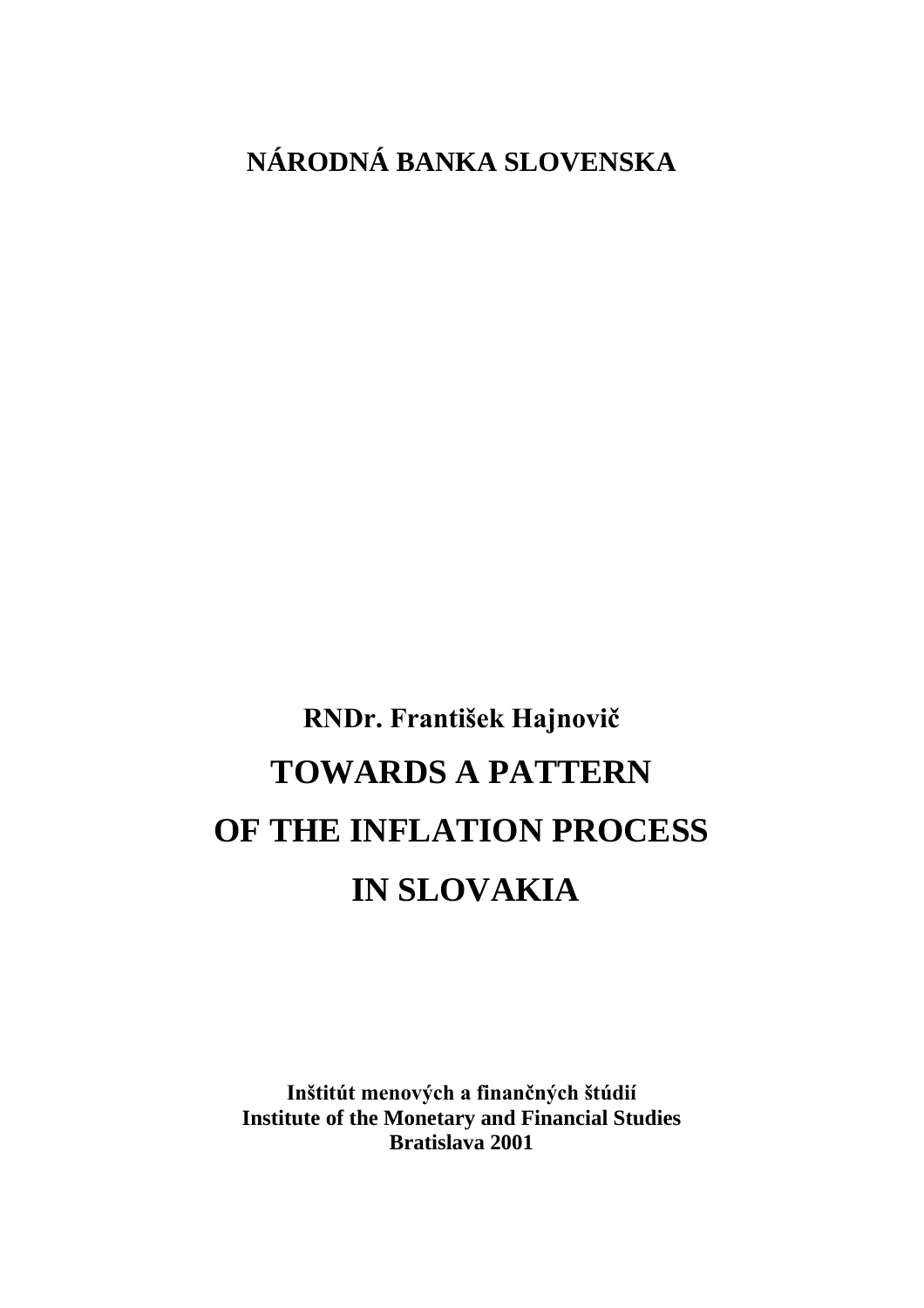# **TOWARDS A PATTERN OF THE INFLATION PROCESS IN SLOVAKIA**

© National Bank of Slovakia, Institute of the Monetary and Financial Studies RNDr. František Hajnovič

#### **Bratislava 2001**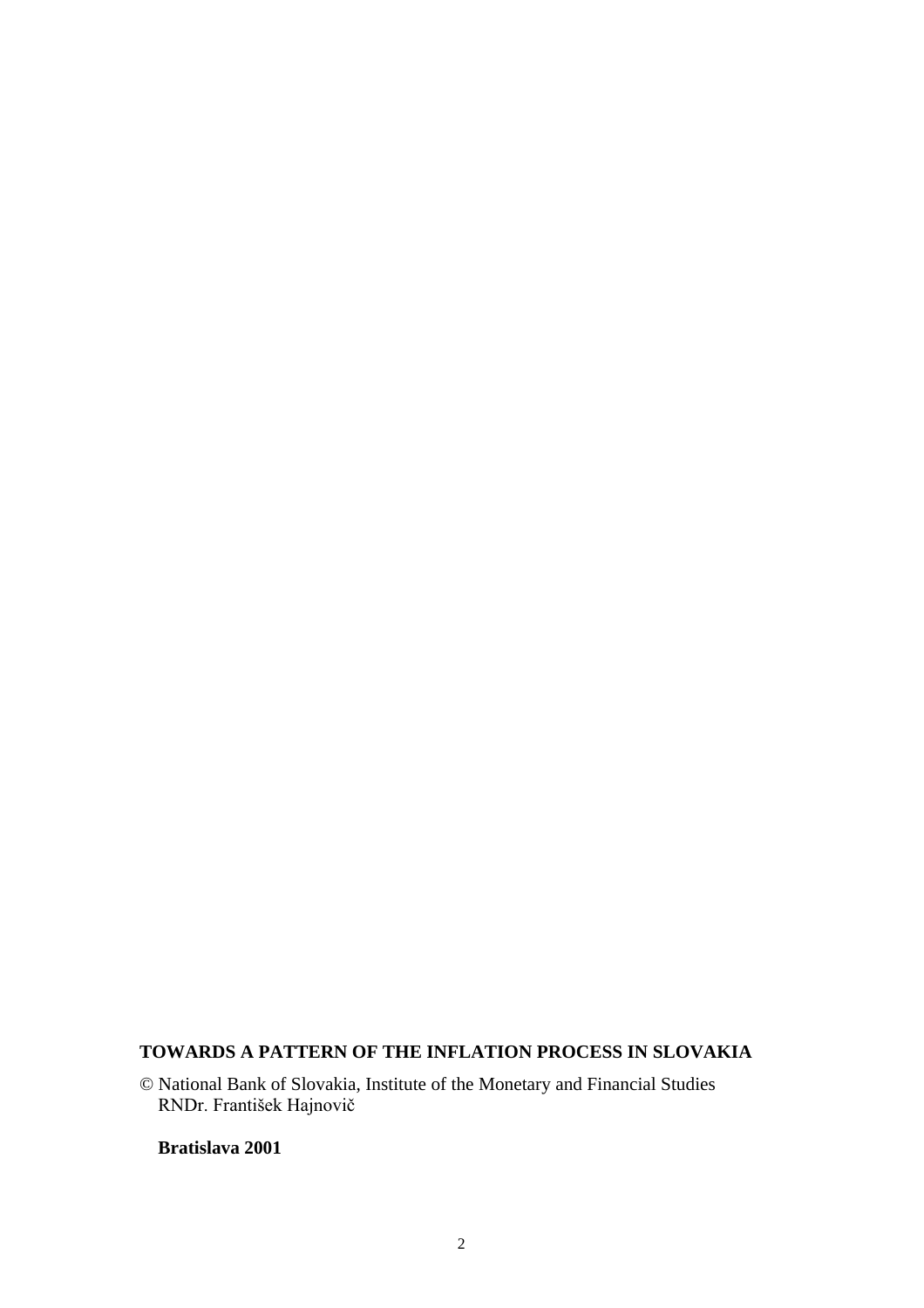# **Towards a Pattern of the Inflation Process in Slovakia**

František Hajnovič, National Bank of Slovakia<sup>1</sup>

#### **Introduction**

In the EU pre-accession period, the development of inflation in transition economies has been the subject of increased attention. On the one hand there is the goal of bringing the rate of inflation close to that in the EU (EMU) countries, and on the other hand there is a recognition that the transition processes and the "catching up" may push inflation up to higher levels.

The material presented is the result of an effort to contribute to a better understanding of the inflation process in Slovakia and to formulate on the basis of this alternative views on its development over the medium term. It draws upon subject-matter knowledge and empirical analysis of time series.

Our paper builds on other work – such as the work done by the Monetary Division of the NBS (a short-term projection of inflation as part of the Monetary Survey<sup>2</sup>, an econometric model NBS<sup>3</sup>), the Institute of Monetary and Financial Studies of the NBS<sup>4</sup>, Infostat<sup>5</sup>, ISWE<sup>6</sup> of the Slovak Academy of Sciences, the IMF<sup>7</sup>, The East Europe Institute (Munich) $8 -$  all institutions that made partial contributions towards a better understanding of inflation in Slovakia. We assume that hand in hand with improving conditions for such analysis, in particular better accessibility of consistent statistical data, the body of work focused on the empirical (statistical, econometric) analysis of inflation in Slovakia will be built up.

Our main reference is Hostland<sup>9</sup>. In his working paper, he asked the question whether shifts in the Canadian inflation process can be identified over time. He raised that question at a time when the Canadian economy was in transition from a period of disinflation to one with low inflation.

In our work, we attempt to:

1. decompose the inflation process in Slovakia. Several points are well known – in particular the role of administrative measures, especially concerning taxation and prices. We have focused on an overall (simplified) characterisation of the inflation process in the period since the beginning

 1 NBS, Záhradnícka 153, 82627 Bratislava, Slovak Republic, e-mail: frantisek.hajnovic@nbs.sk

<sup>&</sup>lt;sup>2</sup> Monetary Survey. National Bank of Slovakia (monthly report, also available on www.nbs.sk)

 $^3$  Tkáč, M., Gavura, M.: Econometric Model NBS. Paper Presented at the Macromodels 99 and AMFET 99. Rydzyna (Poland), December 1999 4

Hajnovič, F.: Analysis of Economic Development of Slovakia Using Simple Macroeconomic Models (in Slovak language). Working Paper. Institute of Monetary and Financial Studies, National Bank of Slovakia, Bratislava, November 1997<br><sup>5</sup> Oleve Mulbell

Olexa,M., Haluška, J., Orságová, J.: Quarterly Econometric Model of Slovak Economy QEM-ECM. ACTA edition, Institute of Informatics and Statistics, Bratislava, January 2001<br><sup>6</sup> Páleník, V. et al.: Quarterly Econometric Forecasting Model of Slovak Economy ISWE. Institute of Slovak and World

Economy of Slovak Academy of Sciences, Bratislava, April 2001

various country or CEE reports

<sup>8</sup> Frensch, R.: Wechselnde Ursachen persistenten Inflation im Tschechischen und Slowakischen Transformationsprozes. Working Papers. Osteuropa-Institut, München, January 1997<br><sup>9</sup> Hostland, D.: Changes in the Inflation Process in Canada: Evidence and Implications. Working Paper 95-5. Bank of

Canada, May 1995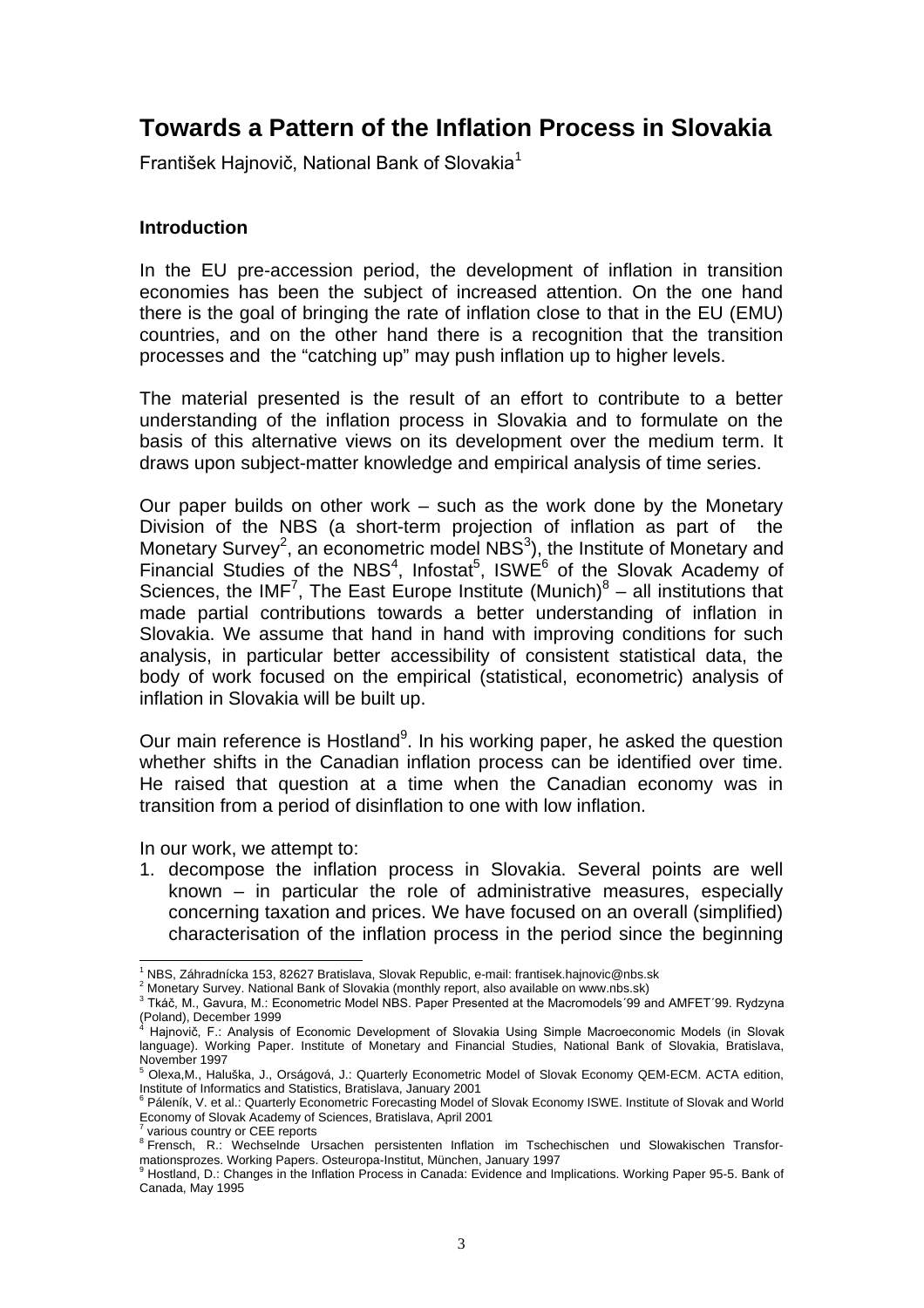of transformation (from January 1990), with the aim of putting in quantitative terms the impact of administrative measures. This has resulted in a model estimation of core inflation,

- 2. characterise the inflation process in Slovakia. This characterisation is focused on the size of the autonomous component of inflation and its inertia. We have identified four periods over the course of which different inflation processes occurred: the period until the creation of the SR (the commencement of the operation of the NBS), the period from the creation of the SR (monetary separation from the Czech, Republic) till the termination of internal convertibility of the koruna, the period from the announcement of external convertibility till the abandonment of a fixed exchange rate regime, the period of a (managed) floating of the koruna´s exchange rate,
- 3. set a condition for a disinflationary process in Slovakia.

The main difference of our work compared to Hostland´s work lies in the fact that we cannot rely on statistical tests as much as he did, due to the short time series and frequent shocks to the process. The time series which are available to us are of a short period  $(7 - 10 \text{ years})$  as a result of the principal system and institutional changes in 1990 and the establishing of an independent Slovak Republic in 1993. The short time series limit the reliability of the identification of sofisticated models, and the power of tests, frequent shocks and institutional changes causes structural breaks.

#### **1. Decomposition of Inflation in Slovakia – Role of Administrative Measures and Estimation of Core Inflation**

The development of inflation in Slovakia since 1990 is depicted in Fig. 1.



#### Fig. 1 Monthly inflation of consumer prices in the SR (%)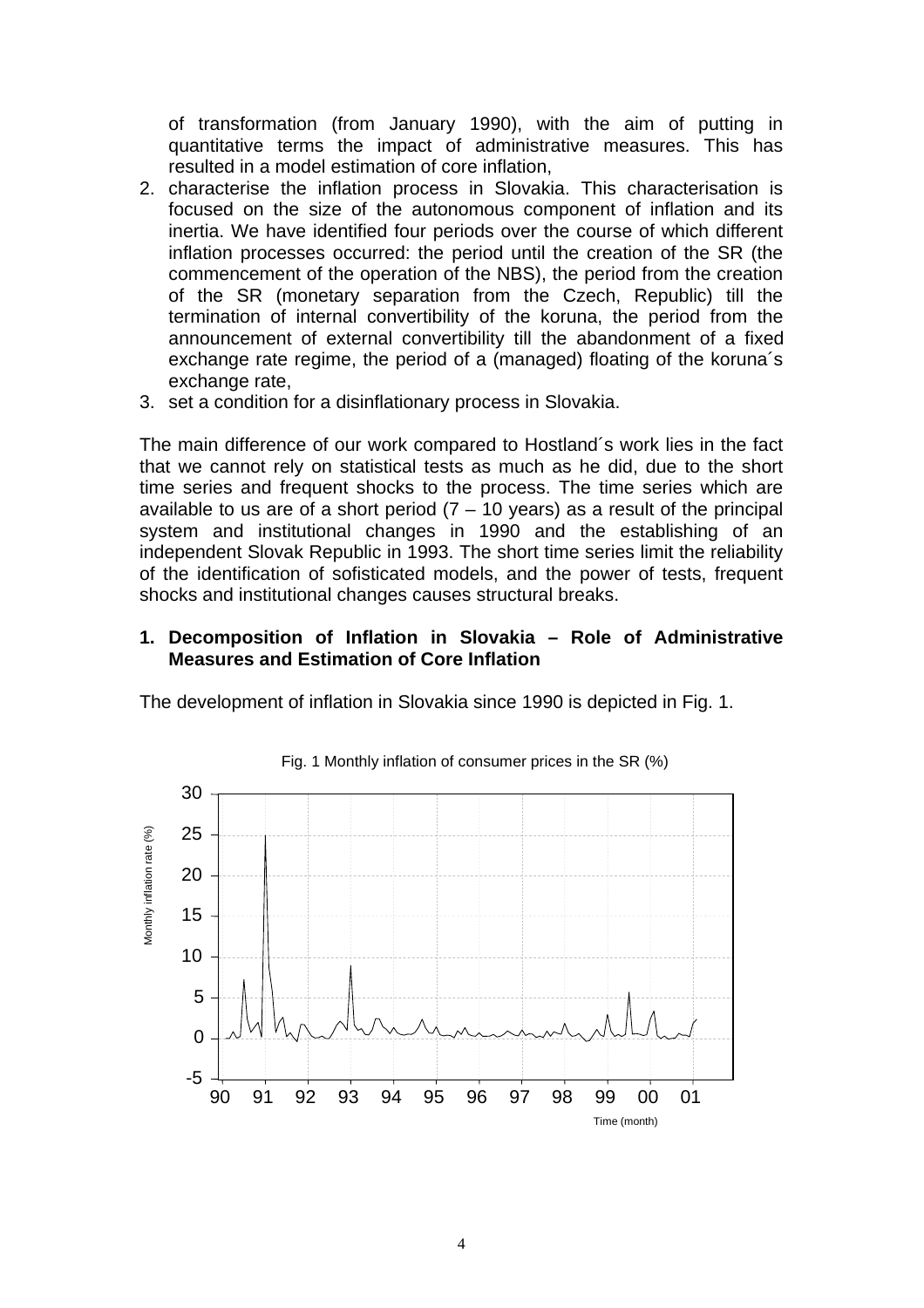The data presented here reflect percentage changes in aggregate consumer prices over the preceding month, the monthly inflation rate.

This figure clearly shows that there have been four periods with exceptional increases in consumer prices:

- the period of price adjustment in 1990 (the removal of a negative turnover tax),
- the period of commencing price liberalisation in 1991, when, as a result of price increases, the accumulated imbalance in the consumer market was eliminated and consumer prices grew on aggregate (in January of 1991) by 25%,
- the period of tax reform (a transition from a turnover tax to VAT) at the beginning of 1993,
- the period of economic stabilisation in 1999.

#### **Identification of Big Price Changes**

 $\overline{a}$ 

Apart from the mentioned "peaks", there are a number of smaller points of unevenness that can be spotted in the development of monthly inflation, some of which appear to be outliers. A glance at Figure 2 will show that this occurred in periods when monthly inflation exceeded 4%. These values apparently lie outside the central part of the distribution.



Elimination of these observations (through censoring them), reassessment of the distribution of the data and elimination of outliers will yield a reduced set (101 of an original 133) of monthly inflation data whose distribution is given in Fig. 3. This includes only observations (months) in which the monthly inflation did not exceed the value of 1.2%<sup>10</sup>.

The summary in Table 1 below characterises the economic background of the large changes in monthly inflation mentioned. In some instances we did not

 $10$  The actual procedure was a mixture of statistical and subject-matter assesment, with priority given to subjectmatter knowledge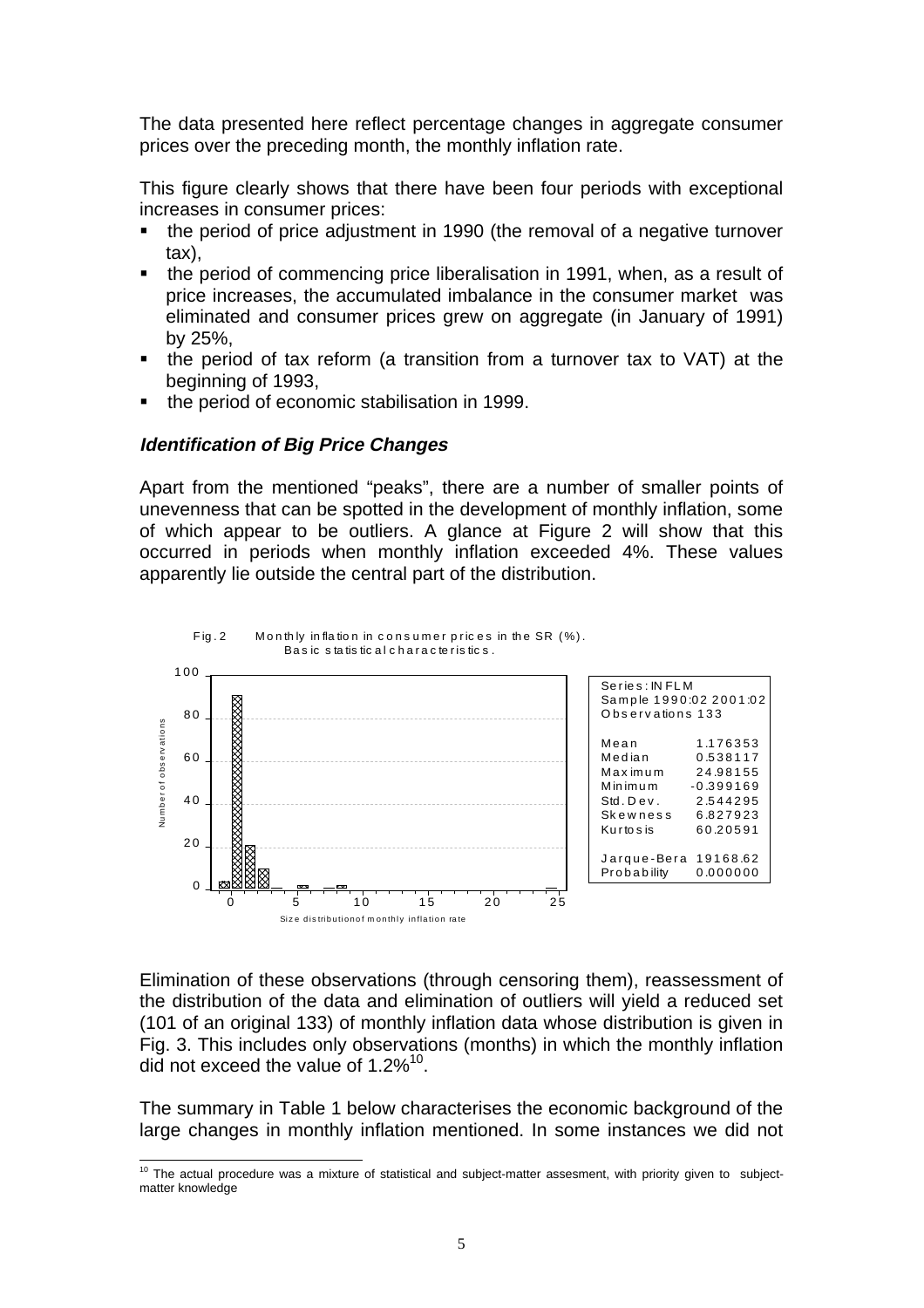have enough information to clarify the background of price jumps or the given picture has been mixed (these changes are described as unidentified - NI).





The majority of price jumps concern administrative decisions to change prices (price adjustment, deregulation), in other instances they have been caused by taxation measures (changes in VAT or excise duties – that is, changes in indirect taxes - IT), and the introduction of an import surcharge that was of lesser impact. The most significant price change was related to the liberalisation of most consumer prices in 1991, but administrative devaluations had an impact on prices as well (in 1990 and 1993). Other important inflationary stimuli were decisions about market (de)regulation in agricultural commodities. Their importance gradually decreased along with growing competition in the market for agricultural commodities and foodstuffs.

**All in all, through using this procedure, we have identified 32 observations out of 133, for which monthly inflation appears as a price jump caused by artificial intervention in the inflation process. The third column in Table 1 gives the actual level of inflation in the month in question, the fourth column then contains the estimated impact of the respective administrative decision on inflation in the given month.**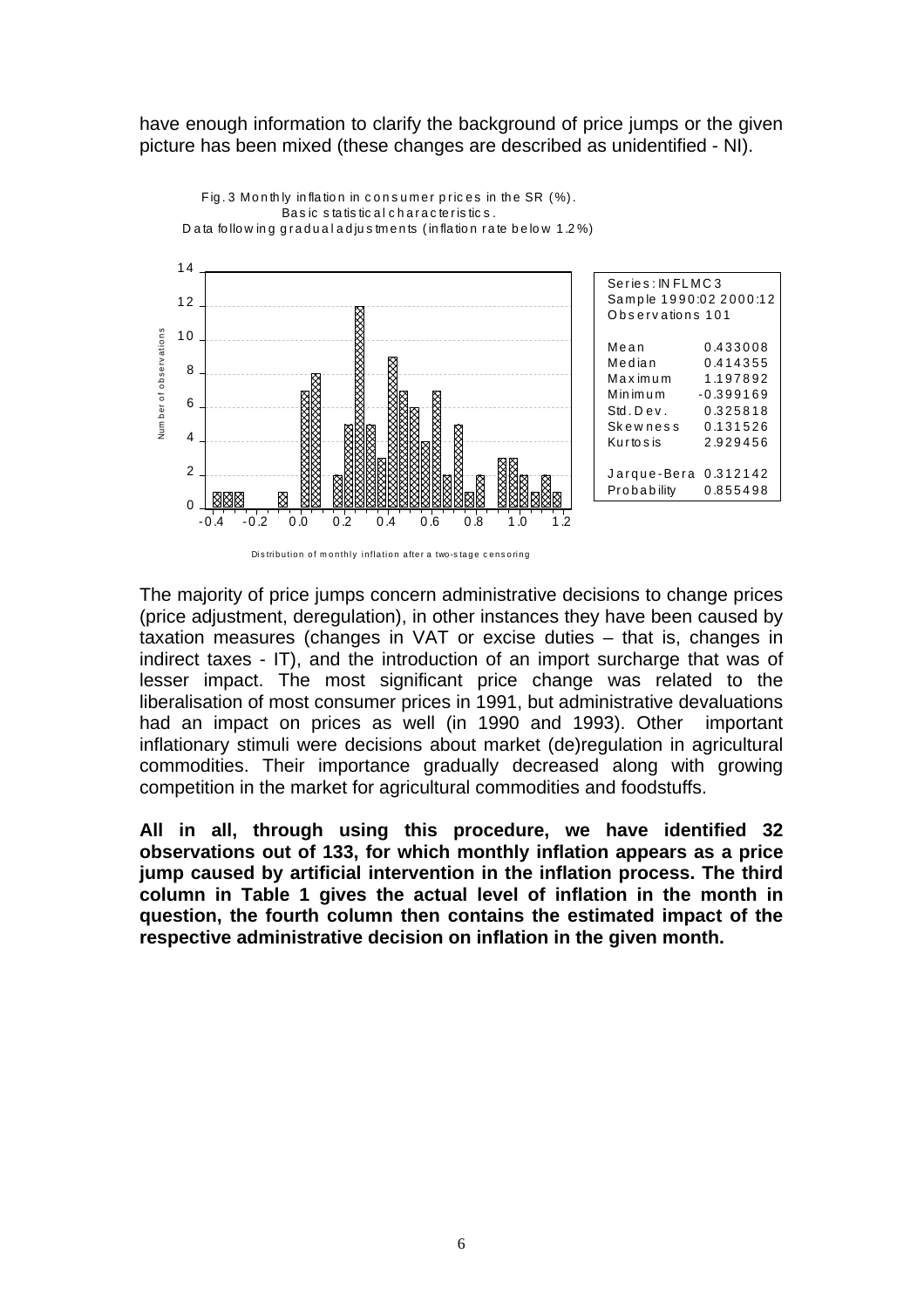#### **Table 1**

**Impact of administrative decisions on monthly inflation and other jump changes in monthly inflation (%). Slovak Republic Jan90 – Feb01**

| Year                       | month     | change<br>actual |                                        | impact<br>adjustments | <b>Content</b>                                        |
|----------------------------|-----------|------------------|----------------------------------------|-----------------------|-------------------------------------------------------|
| 1990                       | July      | 7.25             |                                        | 6.83                  | Price adjustment                                      |
| 1990                       | August    | 2.38             |                                        | 1.85                  | Price adjustment                                      |
| 1990                       | October   | 1.39             |                                        | 0.87                  | NI                                                    |
| 1990                       | November  | 1.99             |                                        | 1.59                  | <b>NI</b>                                             |
| 1991                       | January   | 24.98            |                                        | 24.61                 | Price liberalisation, start of the<br>economic reform |
| 1991                       | February  | 8.80             |                                        | 8.35                  | Price liberalisation/deregulation                     |
| 1991                       | March     | 5.84             |                                        | 5.31                  | Price liberalisation/deregulation                     |
| 1991                       | May       | 2.05             |                                        | 1.53                  | Deregulation                                          |
| 1991                       | June      | 2.60             |                                        | 2.19                  | Deregulation                                          |
| 1991                       | November  | 1.73             |                                        | 1.48                  | N <sub>1</sub>                                        |
| 1991                       | December  | 1.69             |                                        | 1.15                  | <b>NI</b>                                             |
| 1992                       | September | 1.62             |                                        | 1.08                  | ΝI                                                    |
| 1992                       | October   | 2.12             |                                        | 1.60                  | <b>NI</b>                                             |
| 1992                       | November  | 1.65             |                                        | 1.03                  | <b>NI</b>                                             |
| 1993                       | January   | 8.94             |                                        | 8.29                  | Tax reform                                            |
| 1993                       | February  | 1.66             |                                        | 1.00                  | Tax reform                                            |
| 1993                       | August    | 2.46             |                                        | 1.80                  | administrative devaluation, IT,                       |
|                            |           |                  |                                        |                       | agricultural production                               |
| 1993                       | September | 2.42             |                                        | 1.85                  | impact of administrative                              |
|                            |           |                  |                                        |                       | devaluation, IT,                                      |
|                            |           |                  |                                        |                       | agricultural production                               |
| 1993                       | October   | 1.44             |                                        | 0.77                  | Impact of administrative                              |
|                            |           |                  |                                        |                       | devaluation, IT,                                      |
|                            |           |                  |                                        |                       | agricultural production                               |
| 1994                       | January   | 1.36             |                                        | 0.79                  | <b>ND</b>                                             |
| 1994                       | August    | 1.36             |                                        | 0.82                  | Fees, IT, agriculture                                 |
| 1994                       | September | 2.38             |                                        | 1.88                  | IT, deregulation, agriculture                         |
| 1994                       | October   | 1.30             |                                        | 0.79                  | deregulation                                          |
| 1995                       | January   | 1.43             |                                        | 0.93                  | NI                                                    |
| 1995                       | September | 1.34             |                                        | 0.86                  | Agriculture                                           |
| 1998                       | January   | 1.87             |                                        | 1.33                  | IT, deregulation                                      |
| 1999                       | January   | 2.96             |                                        | 2.43                  | Deregulation                                          |
| 1999                       | July      | 5.69             |                                        | 5.21                  | VAT (lower rate), IT, IS (7%)                         |
| 2000                       | January   | 2.44             |                                        | 2.00                  | Deregulation, IT                                      |
| 2000                       | February  | 3.39             |                                        | 2.97                  | Deregulation                                          |
| 2001                       | January   | 1.84             |                                        | 1.46                  | Deregulation                                          |
| 2001                       | February  | 2.35             |                                        | 1.91                  | Deregulation                                          |
| <b>Abbreviations used:</b> |           | IT               | adjustments to (change) indirect taxes |                       |                                                       |

- (VAT, excise duties) IS import surcharge
- 
- NI not identified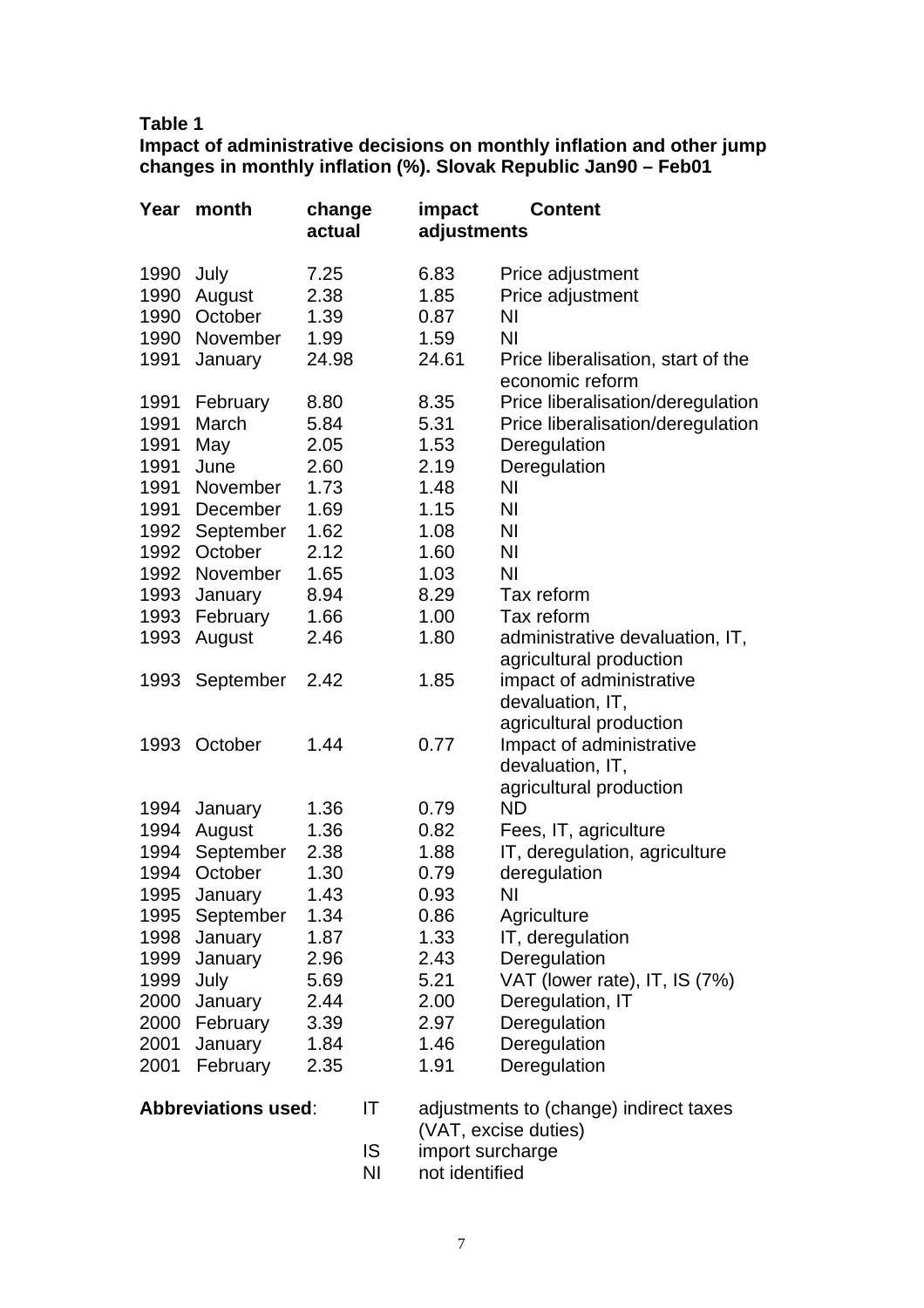# **Model Used and Estimated Effects of Administrative Decisions**

The rationale behind determining the impacts is embodied in the following concept (model). There are three components to inflation for a given period (month):

- 1. the (proper) process of inflation, distinguished by an autonomous component and inertia,
- 2. one-off impacts of administrative adjustments (if any in a given month),
- 3. random disturbances (a (stationary) mix of different inflationary stimuli)

The given model can be represented in the following form:

$$
inflm(t) = C1 + C2^{*}inflm(t-1) + \sum_{i} D(i)^{*}(impact(i, t) - C2^{*}impact(i, t-1)) + u(t) \quad (1)
$$

| where: | inffm(t)<br>impact(i, t) | stands for the (headline) monthly inflation in time t<br>represents (dummy) variable for the i-th artificial |  |  |
|--------|--------------------------|--------------------------------------------------------------------------------------------------------------|--|--|
|        |                          | intervention                                                                                                 |  |  |
|        | D(i)                     | parameter (size of the impact of i-th intervention)                                                          |  |  |
|        | C <sub>1</sub>           | parameter (size) of autonomous inflation                                                                     |  |  |
|        | C2                       | parameter of inertia of inflation                                                                            |  |  |

An estimation with the use of this model (aiming to express the impacts in the 32 periods in question) yielded results given in the fourth column of Table 1. For example, prices started to be liberalized in January 1991. The prices rose 24.98% in January only (the third column of the Table). The impact of liberalisation in January 1991, as estimated on the basis of the model, is 24.61%. Another example – in July 1999 consumer prices grew by 5.69%, and, as indicated by an estimation based on this model, the increase in prices for this month due to the package of stabilisation measures adopted was equal to 5.21%.



In Figure 4, the identified impacts of artificial intervention on monthly inflation are presented a graph.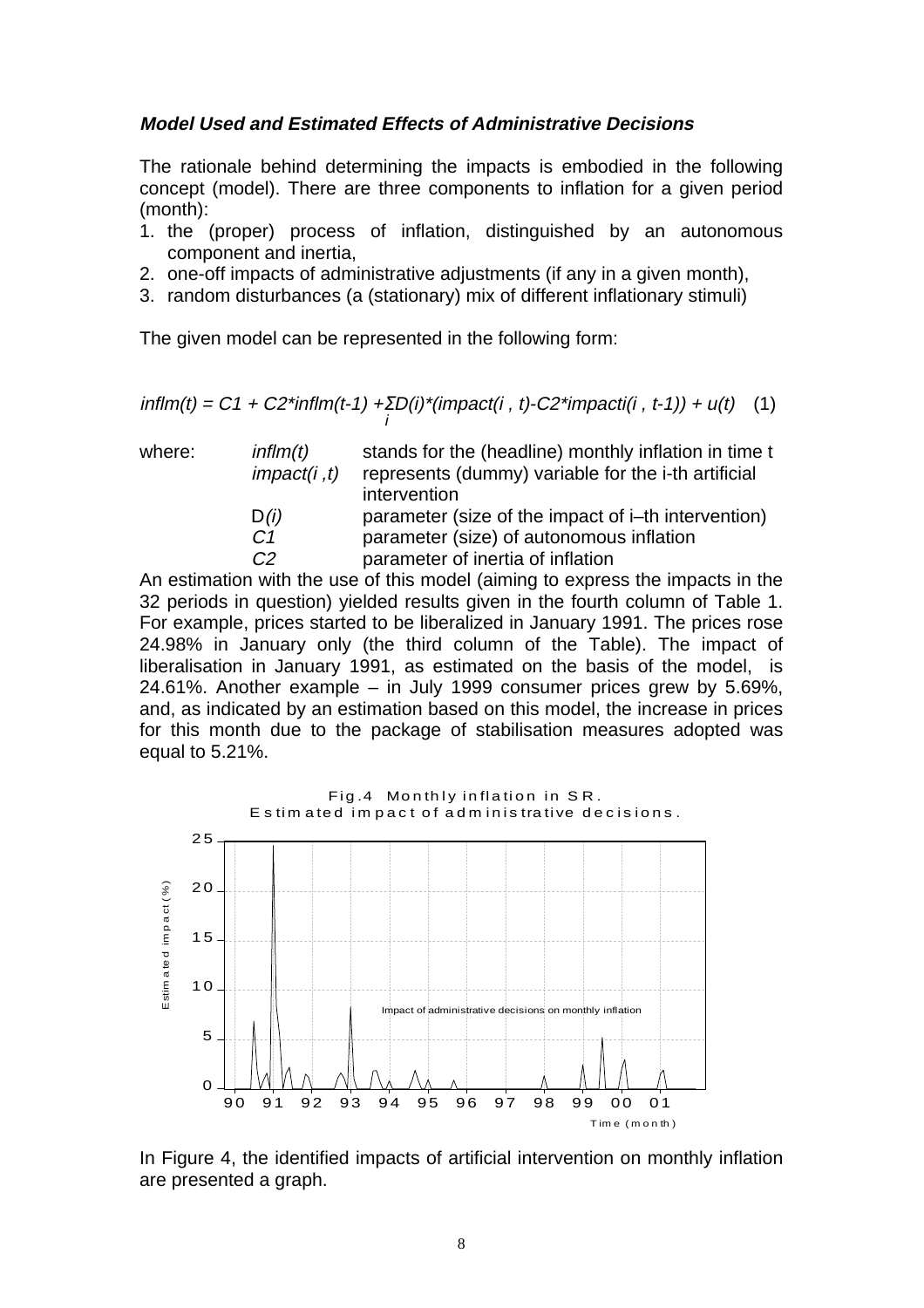#### **Core Inflation and Its Role in Price Development in Slovakia**

We have taken the difference between overall inflation and inflation due to administrative intervention as a model estimate of monthly core inflation. Its development is depicted by Figure 5.



Estimations of impacts of administrative adjustments and monthly core inflation allow us to assess the weight of both of these components in the price development. From Figure 6 it can be seen that the growth of consumer prices in Slovakia since 1990 has been mainly concerned with liberalisation of prices, their administrative adjustments and tax adjustments. Only about one third of the increase (overall, prices grew to 4.56 times the level in January 1990) was associated with core inflation (which caused prices to increase to 1.82 times this level).



Tim e ( m o n th )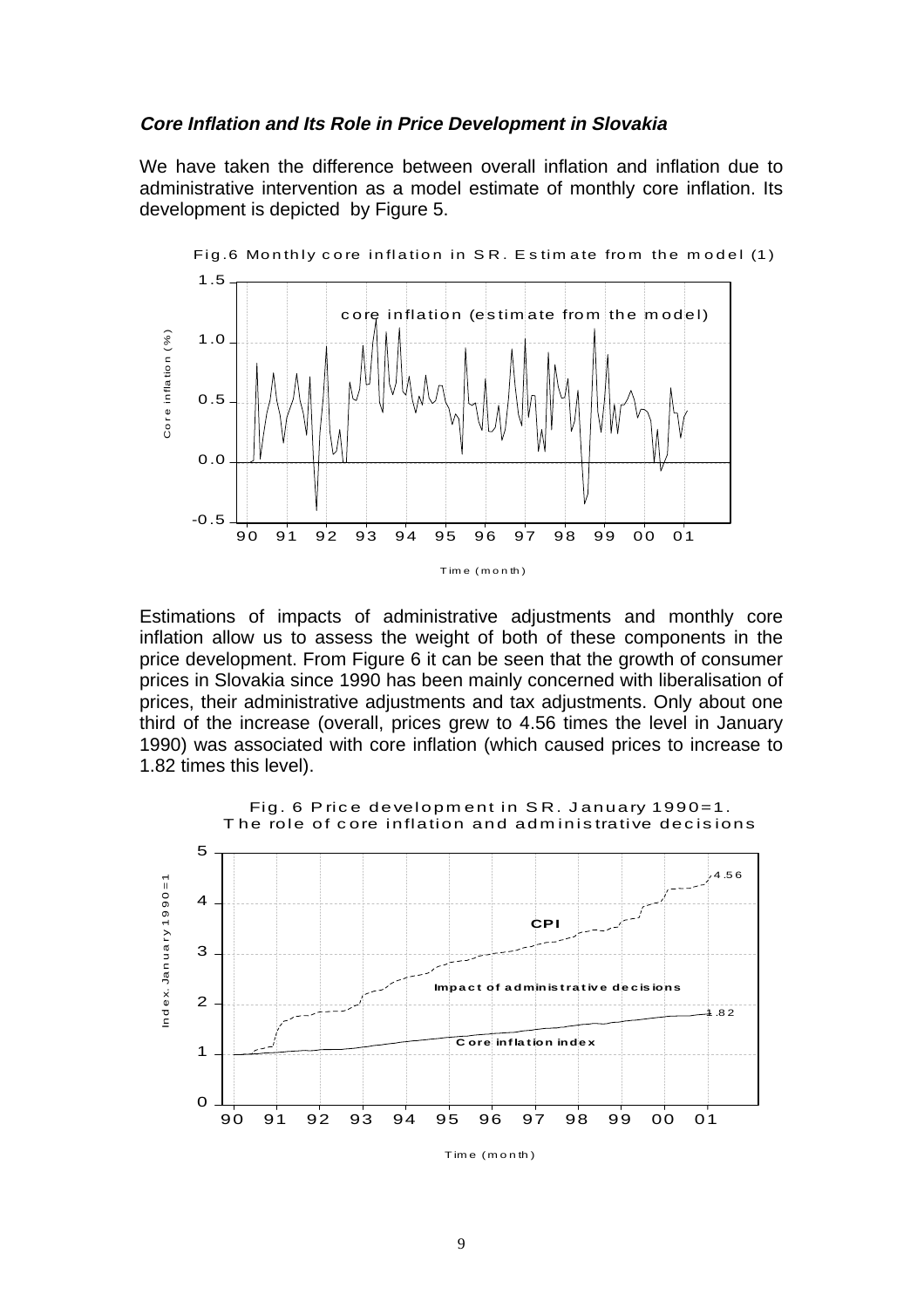Annual core inflation is then derived as a cumulative of monthly inflation. There are several interesting points to the development of annual core inflation, depicted in Figure 7.



Fig. 7 Development of headline and core inflation in Slovakia. (percent change against the same month of the previous year)

In the period prior to the formation of an independent Slovakia, core inflation had been reduced. The estimated development of core inflation in this period is influenced by the way in which it was identified, where a price liberalisation jump was identified as an administrative price adjustment. Although this adjustment occurred through the market mechanism, it was made based on an administrative decision and originated from a deep market imbalance maintained through administrative measures.

In 1993, core inflation grew due to several adopted measures (tax reform, devaluation…) and reached the highest values – almost 10%. Starting from 1994 it was reduced up until mid - 1996, when the fluctuation band for the koruna was expanded and when, due to a deepening foreign trade deficit, devaluation pressures started to build up.

A certain decrease in core inflation has been observed after the transition to a floating rate, except for a period towards the end of 1999, when measures that were a part of the stabilisation package were translated into core inflation. At present, core inflation is on a downward trend when compared to its history considered in this analysis – its estimated value for February 2001 is only 3.14%.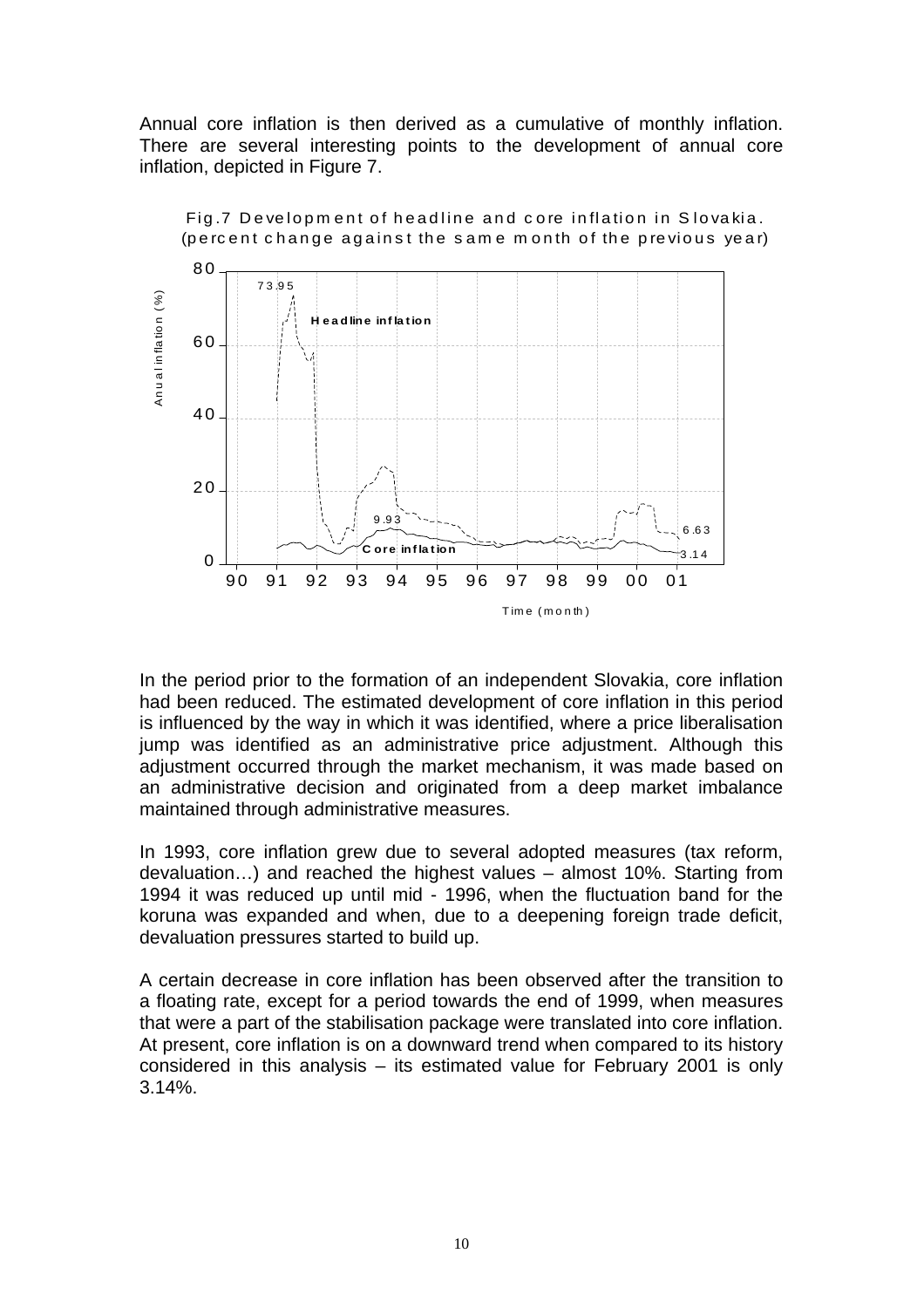# **Comparison of Statistical Core Inflation with Its Model Estimate**

Starting from 1998 it is possible to compare core inflation determined in this way and core inflation derived by the NBS and CSO SR using detailed price statistics ("statistical core inflation")<sup>11</sup>. This comparison is given in Figure 8.



This comparison shows, anong from other things, that although the impact of core inflation as derived from the model follows the trends of development in statistical core inflation, some differences still remain<sup>12</sup>. At the moment we are not able to say whether this is caused by the estimation of core inflation from the model, that is, through the estimation of impacts of the adopted administrative measures on inflation (inadequately identified outliers, an inappropriately constructed model, inappropriate estimation method), or by statistical definition of core inflation (selection of representative items, partial inclusion of such price movements that do not belong to core inflation, such as movements due to energy price movements).

#### **2. Character of the Inflation Process**

 $\overline{a}$ 

There have been four significant periods of monetary policy in Slovakia:

- 1. the period up to the creation of an independent Slovakia, i.e. in our case the period from January 1990 – December 1992. Monetary policy was common for the whole Czech and Slovak Federal Republic,
- 2. the period (January 1993 September 1995), i.e. from the creation of an independent Slovakia, when, following the break-up of the Czechoslovak Monetary Union, the NBS started its operation. This was characterised by its regime of internal convertibility, a fixed exchange rate regime (with limited fluctuation) and one jump devaluation

 $11$  "statistical core inflation" is now regulary computed on the basis of the development of prices of representatives within the consumer basket and the weight of these items and on the basis of knowledge of specific administrative measures (deregulations, IT changes) adopted, estimating their the so-called (presumed) direct impact on prices.<br><sup>12</sup> our estimate is directly comparable to what is termed the "core inflation component of headline inflatio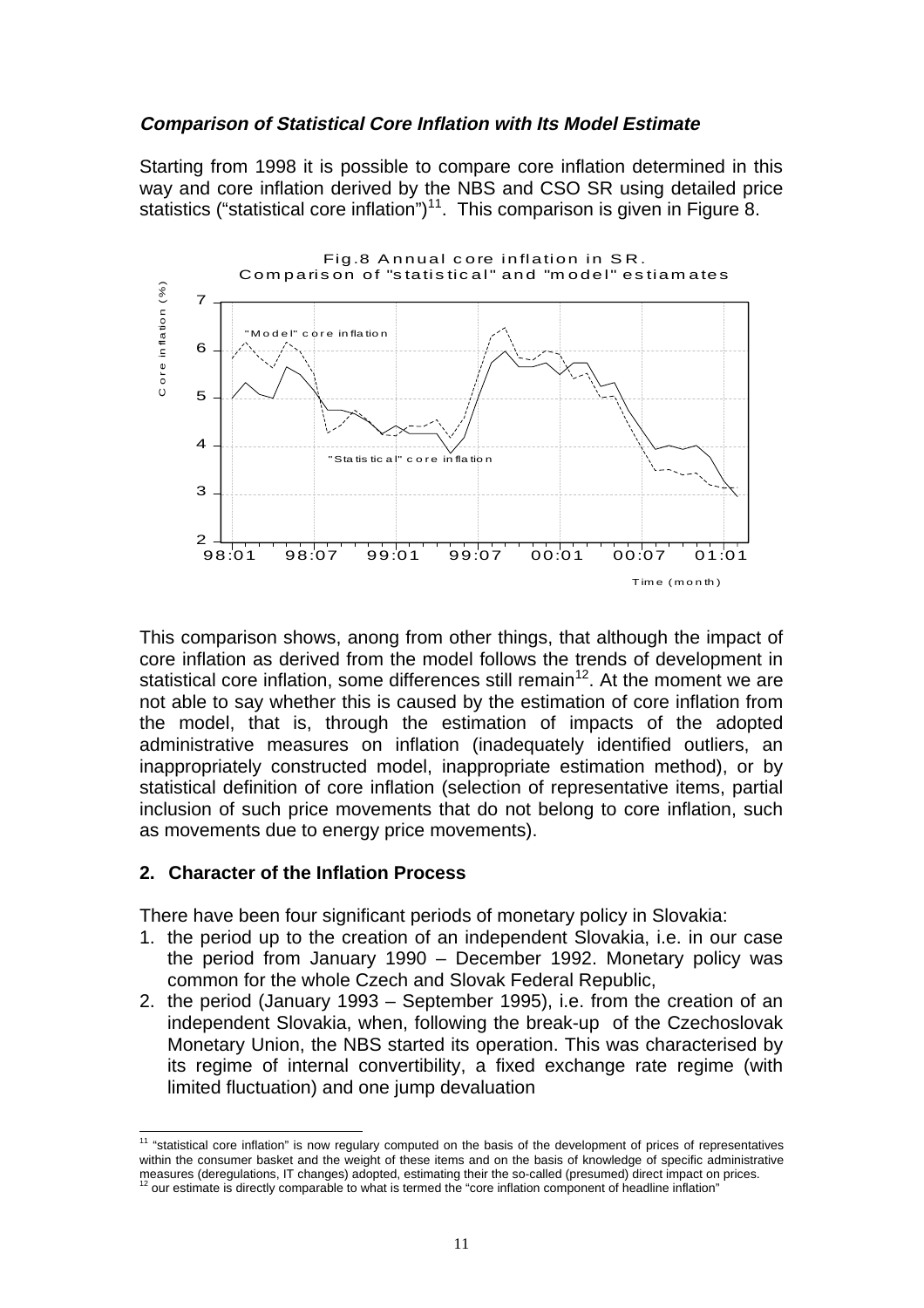(July 1993), a payment agreement with the CR with a dual exchange rate against the Czech koruna. This period ended in September 1995 through the announcement of current account convertibility.

- 3. over the next period (October 1995 September 1998), the fluctuation band for the exchange rate movements was expanded<sup>13</sup>, the exchange rate regime however remained fixed until September 1998,
- 4. from October 1998 onwards, a regime of (managed) floating rate has been in place

Analysis of model parameters for the above-mentioned periods yielded some interesting findings.

The process of monthly core inflation – for the whole period subject to review – can be characterised by the following equation<sup>14</sup>:

$$
coreinflation(t) = 0.32 + 0.29 * coreinflation(t-1) + u(t),
$$
  
\n
$$
^{15}(7.2) (3.5)
$$
  
\nS.E. = 0.28 (2)

where u(t) is a stochastic component expressing the interplay of different (market) inflationary stimuli. It involves stationary (uncorrelated, normally distributed) stochastic stimuli. This means that each month prices grew autonomously by 0.32% in the inflation process in Slovakia. This increase – together with random inflationary and disinflationary stimuli – was reproduced at a relatively high rate – which is shown by the parameter of 0.29. Residual inflationary stimuli were comparatively large – their standard deviation is 0.28(%). (Beware that this concerns monthly changes in prices). The process of (core) inflation in Slovakia from January 1990 up to today may be characterised as a process:

- with a relatively high autonomous component of inflation,
- **with a relatively high inertia.**
- subject to relatively significant (random) inflationary and disinflationary impulses

Should such inflationary process be taking place without impacts of interventions and random stimuli, the monthly (core) inflation would then stabilise at the level of 0.45%, which means that annual core inflation, that is a more frequently used indicator, would achieve the level of 5.5%. After two months, a stochastic inflationary stimulus would "cease" to one tenth of its value.

# **Stability of the Inflation Process**

Visual inspection of the stability of (recursive estimates of) parameters of the given model (2) (Figures 9a,b) showed that the inflationary process differed over the periods mentioned. However, statistical tests (c.f. Chow test<sup>16</sup>) do not

 $13 + 7\%$ ,

<sup>&</sup>lt;sup>14</sup> ADF supports stationarity of the process. ACF and PACF indicate, that only the first order AR may be relevant. With lower level of significance one can find a higher order of AR, too <sup>15</sup> t-values

 $16$  the software we use is E-views 3.0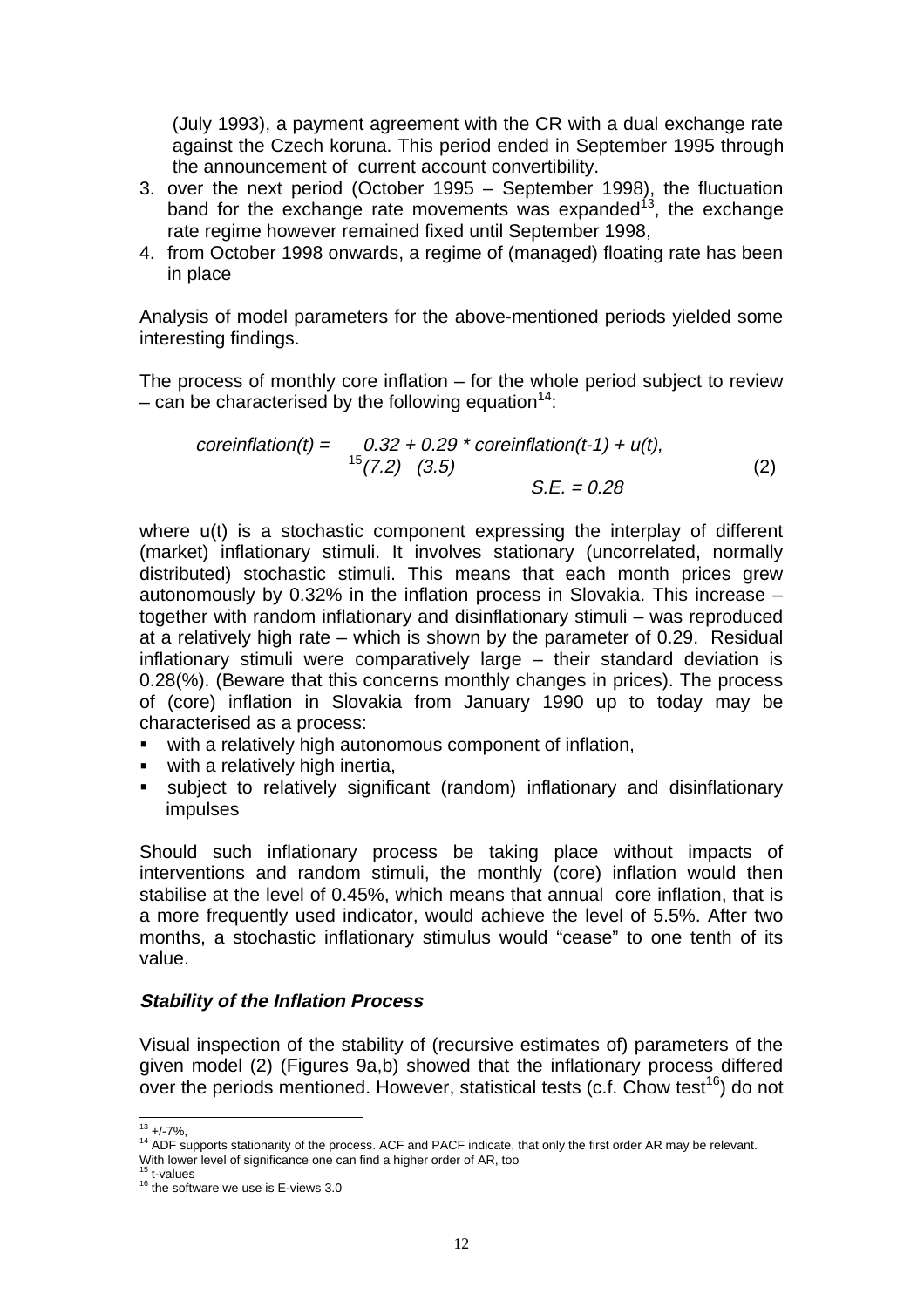allow – due to the short time series and a relatively high residual variability of the process – this to be confirmed with statistical reliability.



Fig. 9a Rec urs ive es tim ates for C1

The results of this analysis indicate that at the beginning of the period considered – in the environment of the federative Czechoslovakia – the autonomous component was already realtively low (probably also under the influence of a "buffer" created by a deep stepwise devaluation over the course of 1990 and thanks to the fixed exchange rate). Negative expectations with regard to the ability of the Slovak economy to maintain the exchange rate and exchange rate parity of 1:1 against the Czech koruna and subsequent devaluation renewed the growth of the autonomous component of inflation, which is shown in a gradual increase in the recursive estimates of the parameter C1. It also seems to be the case that even under the federation the lowering of the autonomous component of inflation was already accompanied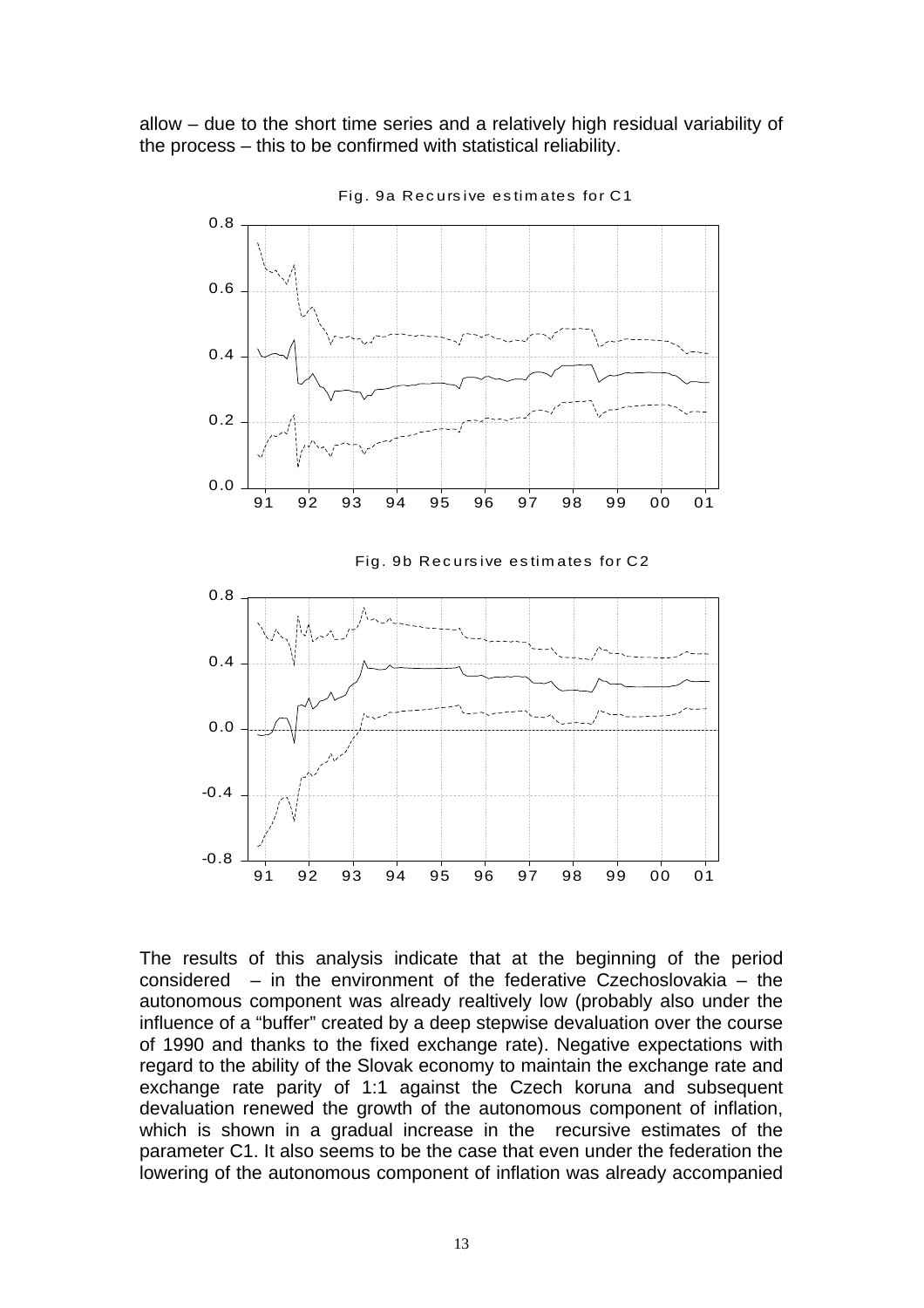by growing inertia. This does not necessarily turn out to be an unfavourable phenomenon under any circumstances. Quite conversely, low autonomous inflation combined with high inertia may stabilise the inflation at a low level. This will depend on the size in which other stimuli – both administrative and random ones (such as external price shocks) are manifested in the inflation process. A low autonomous rate of inflation, high inertia of this low rate of inflation and the ability of the economy to depress other inflationary stimuli is one of the preferable patterns of the inflation process.

We have arrived at the following parameters for the above-mentioned stages of monetary policy in Slovakia:

| Table 2                            | Parameter estimates for different stages of monetary policy in<br>Slovakia |                |              |                              |            |  |  |  |  |
|------------------------------------|----------------------------------------------------------------------------|----------------|--------------|------------------------------|------------|--|--|--|--|
| Period                             | C <sub>1</sub>                                                             | C <sub>2</sub> | sigma        | LR inflation $17$<br>monthly | annual     |  |  |  |  |
| $01/90 - 12/92$<br>$01/93 - 09/95$ | 0.30<br>0.52                                                               | 0.26<br>0.14   | 0.30<br>0.24 | 0.40<br>0.60                 | 4.9<br>7.5 |  |  |  |  |
| 10/95 - 09/98                      | 0.33                                                                       | 0.20           | 0.29         | 0.41                         | 5.1        |  |  |  |  |
| $10/98 - 02/01$                    | 0.31                                                                       | 0.24           | 0.24         | 0.40                         | 4.9        |  |  |  |  |
| $01/90 - 02/01$                    | 0.32                                                                       | 0.29           | 0.28         | 0.45                         | 5.6        |  |  |  |  |

The two last columns of the table given above express the (long-run) value of – both monthly and annual – inflation towards which the inflation process with the given parameters would converge if not affected by other (administrative or accidental) influences.

Another conclusion to be drawn from this table is that already under the Czechoslovak federation the central bank had managed to get the inflation process under control. As a result of significant changes immediately following the year 1993, the inflation process was destabilised, with its autonomous component (C1) rising to the monthly level of 0.52% for that period in particular. The inflationary process over this period seems to have been driven towards stability by a comparatively tied foreign currency and exchange rate policies. Over the course of 1994 and particularly in 1995, the NBS managed to stabilise the process and, during the course of the period following the announcement of current account convertibility, to bring down its autonomous component. The loosening of the exchange rate regime (and other factors) seems to have pushed up inflation volatility (the sigma parameter). On the whole, the inflation process however comprised lower levels of core inflation. Since, on the top of that, within the period in question no major administrative decision with an impact on prices was implemented (deregulation was virtually stopped), headline and core inflation stood at a low level and barely differed from each other.

<sup>-</sup> $17$  C1/(1-C2), expected LR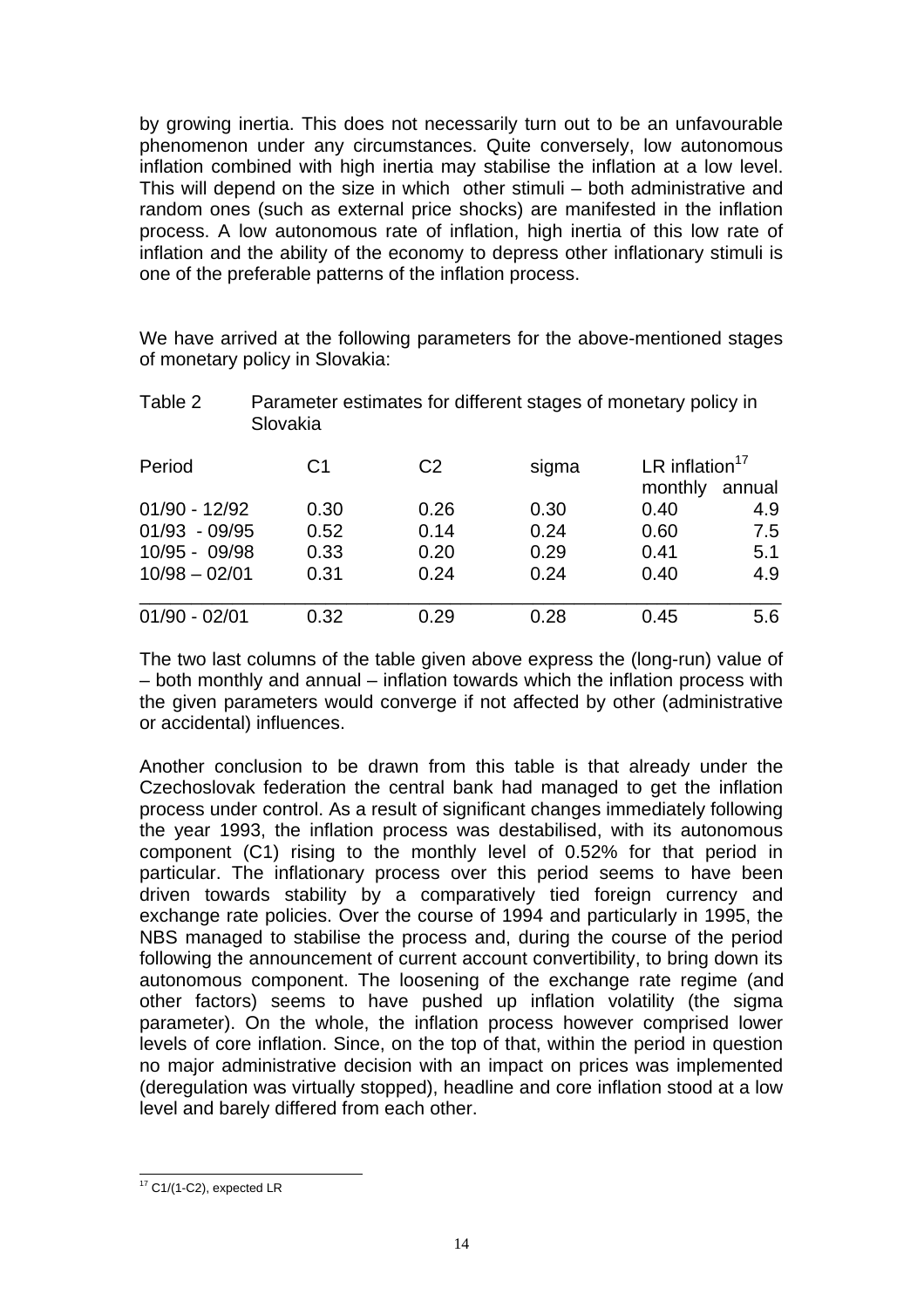The current period – since the change in the foreign exchange regime in October 1998 – is characterised by a lower level of the autonomous component of inflation, of 0.31% (per month, i.e. approximately 3.8% per year). Also, (residual) volatility of the inflation process declined (standard deviation of 0.24). This process however has one drawback, namely its still relatively high inertia (the C2 parameter), which may destabilise the inflation process and, notably, further disinflationary endeavours.

The inflationary process in Slovakia, taken as a whole for the entire period in question, may be characterised as follows:

- following its stabilisation, still under the conditions of the federal Czechoslovakia, the inflation process was destabilised due to big changes in 1993. It was, however, successfully handled and the NBS gradually accomplished **disinflation, from an (expected) LR core inflation of 7.5% per year to its current LR level of 4.9%,**
- **F** residual volatility of the inflation process has changed slightly,
- the nature of the inflation process over the period in question, taken as a whole, has not however changed significantly. It has been marked by a high autonomous component and high inertia. For the moment, the residual volatility of the inflation process has been, even if disregarding ongoing deregulation, comparatively high.

Although the results of the disinflation process make for an indisputable success story for the monetary policy of the NBS as pursued since its creation, it is necessary to continuously look for ways of furthering these.

# **Conclusion**

As follows from the above analysis, the following three factors will play a major part in the process of disinflation in the future period:

- the development of core inflation
- the conduct of deregulation
- the price impact of other (external or internal) factors.

Let us now briefly assess their possible impact and role in the disinflation process.

# Reducing Core Inflation

In the context of the aforementioned analysis, the lowering of core inflation is mainly connected with the lowering of its LR value, i.e. a value that the core inflation would reach if not affected by other (inflationary or disinflationary) stimuli. Since its development is driven by the auto-regressive process (which in our case is a process of the first order), the expected long-run level of core inflation (inflation\_LR) will be determined by a simple relationship to parameters C1, C2 in the inflation model:

$$
inflation\_LR = C1 / (1 - C2)
$$
 (3)

(these values can be found in the last but one column in table 2).